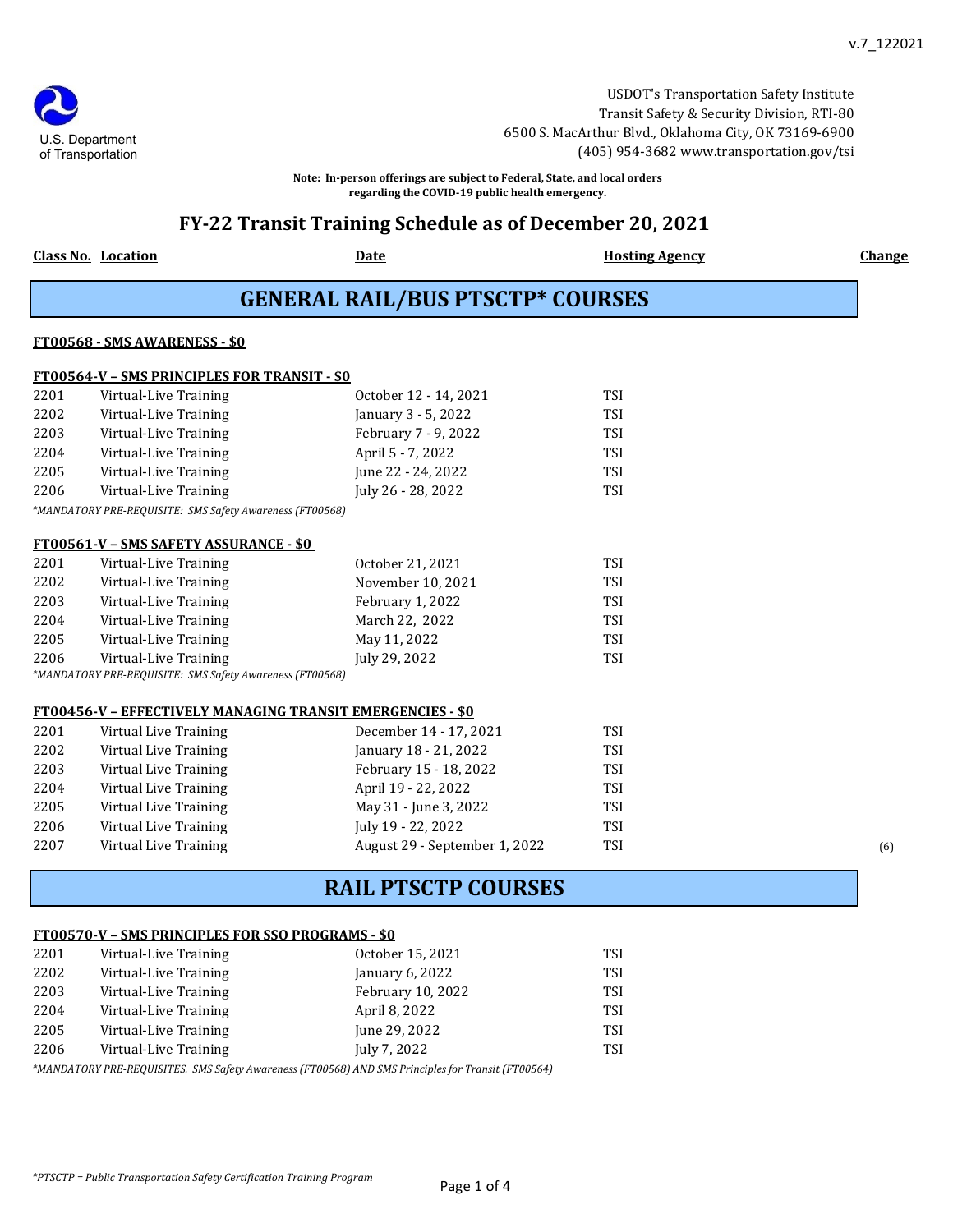#### **FT00543-V – TRANSIT RAIL SYSTEM SAFETY - \$0**

| 2201 | Virtual Live Training                                        | November 1 - 5, 2021     | TSI        |
|------|--------------------------------------------------------------|--------------------------|------------|
| 2202 | Virtual Live Training                                        | December 6 - 10, 2021    | TSI        |
| 2203 | Virtual Live Training                                        | March 28 - April 1, 2022 | <b>TSI</b> |
| 2204 | Virtual Live Training                                        | May 2 - 6, 2022          | <b>TSI</b> |
| 2205 | Virtual Live Training                                        | June 13 - 17, 2022       | <b>TSI</b> |
| 2206 | Virtual Live Training                                        | July 11 - 15, 2022       | <b>TSI</b> |
|      |                                                              |                          |            |
|      | <b>FT00544-V - TRANSIT RAIL INCIDENT INVESTIGATION - \$0</b> |                          |            |
| 2201 | Virtual Live Training                                        | November 15 - 19, 2021   | <b>TSI</b> |
| 2202 | Virtual Live Training                                        | January 10 - 14, 2022    | <b>TSI</b> |
| 2203 | Virtual Live Training                                        | March 7 - 11, 2022       | TSI        |
| 2204 | Virtual Live Training                                        | April 11 - 15, 2022      | <b>TSI</b> |
| 2205 | Virtual Live Training                                        | May 16 - 20, 2022        | <b>TSI</b> |
| 2206 | Virtual Live Training                                        | June 6 - 10, 2022        | TSI        |
|      |                                                              |                          |            |

# **BUS PTSCTP COURSES**

#### **FT00435 - FUNDAMENTALS OF BUS COLLISION INVESTIGATION - \$90**

| 2201 | Kansas City, MO                       | October 18 - 22, 2021  |                        | KCATA                         | (3) |
|------|---------------------------------------|------------------------|------------------------|-------------------------------|-----|
| 2214 | Los Angeles, CA (registration closed) | October 4 - 8, 2021    |                        | <b>LACMTA</b>                 | (5) |
| 2202 | Las Vegas, NV                         | November 1 - 5, 2021   | COVID Reschedule $RTC$ |                               | (1) |
| 2203 | Hilton Head, SC                       | November 15 - 19, 2021 |                        | <b>SCDOT</b>                  |     |
| 2204 | Chicago, IL (registration closed)     | December 6 - 10, 2021  |                        | <b>CTA</b>                    |     |
| 2205 | St. Louis, MO                         | January 3 - 7, 2022    |                        | Metro Transit/Bi-State        |     |
| 2206 | Plantation, FL                        | February 7 - 11, 2022  |                        | <b>Broward County Transit</b> |     |
| 2207 | Everett, WA                           | March 7 - 11, 2022     |                        | WSTIP                         |     |
| 2208 | Cleveland, OH                         | March 21 - 25, 2022    |                        | <b>GCRTA</b>                  |     |
| 2209 | Baltimore, MD                         | April 25 - 29, 2022    |                        | MTA                           |     |
| 2210 | San Francisco, CA                     | May 2 - 6, 2022        | COVID Reschedule SFMTA |                               |     |
| 2211 | North Little Rock, AR                 | May 23 - 27, 2022      |                        | Rock Region Metro             |     |
| 2212 | Boston, MA                            | June 6 - 10, 2022      |                        | MBTA                          |     |
| 2215 | Kalamazoo, MI (registration closed)   | June 27 - July 1, 2022 |                        | Metro                         | (8) |
| 2213 | Albuguergue, NM                       | July 11 - 15, 2022     |                        | City of Albuquerque Transit   |     |
|      |                                       |                        |                        |                               |     |

#### **FT00533 – TRANSIT BUS SYSTEM SAFETY - \$115**

| 2201 | Harrisburg, PA   | November 1 - 5, 2021                                        | PennTrain                     | (4) |
|------|------------------|-------------------------------------------------------------|-------------------------------|-----|
| 2202 | San Jose, CA     | December 13 - 17, 2021                                      | SCVTA                         |     |
| 2203 | Plantation, FL   | January 10 - 14, 2022                                       | <b>Broward County Transit</b> |     |
| 2204 | Little Rock, AR  | January 31 - February 4, 2022 COVID Reschedule Arkansas DOT |                               |     |
| 2205 | Portland, OR     | February 7 - 11, 2022<br>COVID Reschedule Tri-Met           |                               |     |
| 2206 | Atlanta, GA      | March 7 - 11, 2022                                          | MARTA                         |     |
| 2207 | Memphis, TN      | April 11 - 15, 2022                                         | MATA                          |     |
| 2208 | Glenn Dale, MD   | May 2 - 6, 2022                                             | WMATA                         |     |
| 2209 | Grand Rapids, MI | August 8 - 12, 2022                                         | ITP/The Rapid                 |     |
| 2210 | Boston, MA       | September 12 - 16, 2022                                     | MBTA                          |     |
|      |                  |                                                             |                               |     |

# **NON-PTSCTP COURSES**

### **eLearning Self-Paced Online Courses**

### **FT00571 - ROADMAP TO DRAFTING AN AGENCY SAFETY PLAN FOR BUS AGENCIES - \$0**

#### **FT00555 - CURBING TRANSIT EMPLOYEE DISTRACTED DRIVING - \$0**

#### **FT00558 - FATIGUE AND SLEEP APNEA AWARENESS FOR TRANSIT EMPLOYEES - \$0**

#### **FT00569 - RAIL NOMENCLATURE - \$0**

**FT00552 - BUS NOMENCLATURE - \$0**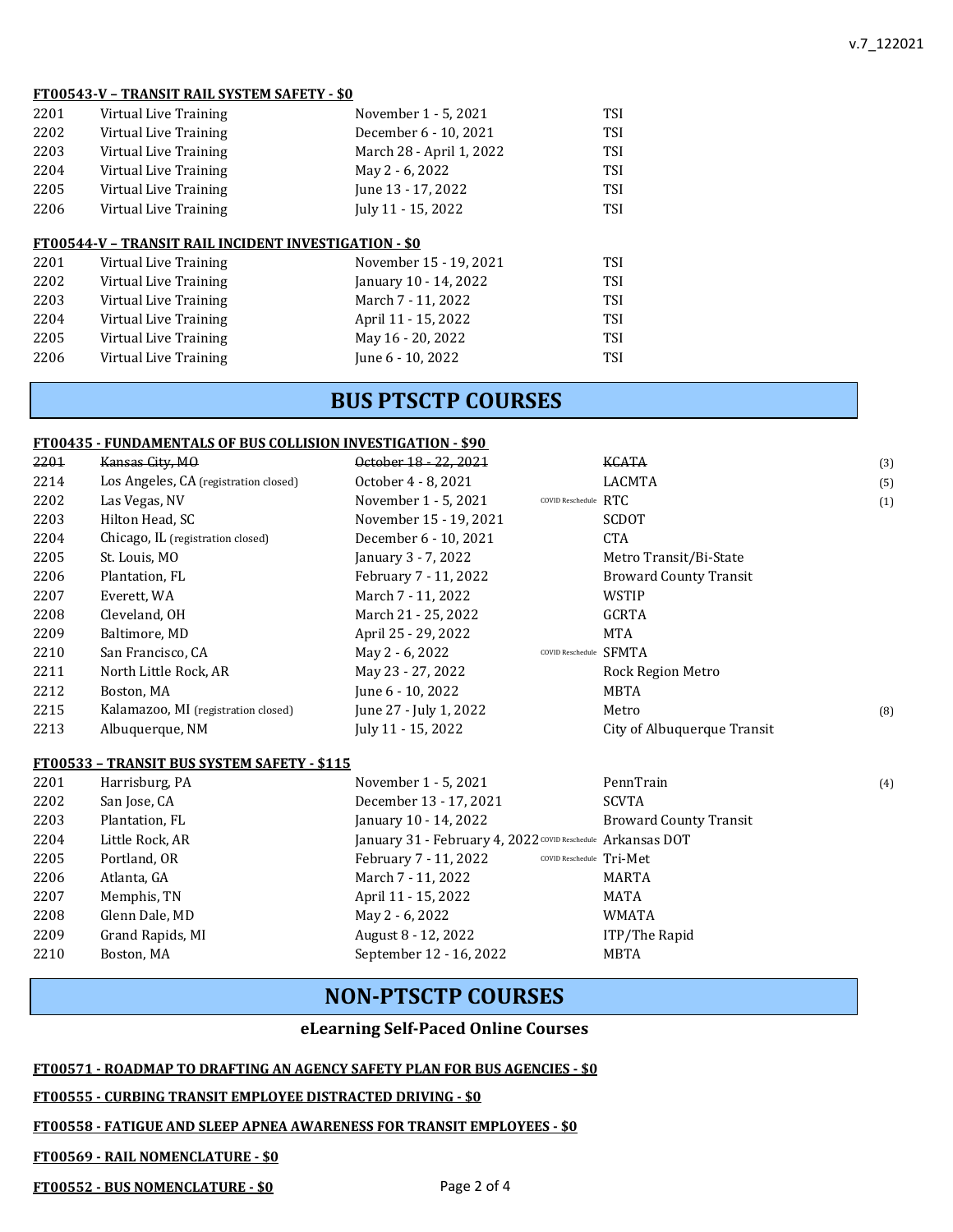# **General Transit Safety Courses**

|      | <u>FT00457 - TRANSIT INDUSTRIAL SAFETY MANAGEMENT-\$85</u>          |                                                                                                                                                               |                     |                                       |     |
|------|---------------------------------------------------------------------|---------------------------------------------------------------------------------------------------------------------------------------------------------------|---------------------|---------------------------------------|-----|
| 2201 | Los Angeles, CA                                                     | January 24 - 28, 2022                                                                                                                                         |                     | LACMTA                                |     |
| 2202 | New Orleans, LA                                                     | May 23 - 27, 2022                                                                                                                                             |                     | <b>NORTA</b>                          |     |
| 2203 | San Francisco, CA                                                   | September 19 - 23, 2022                                                                                                                                       |                     | <b>SFMTA</b>                          |     |
|      | <b>FT00545 - TRANSIT SUPERVISOR CERTIFICATION COURSE - \$70</b>     |                                                                                                                                                               |                     |                                       |     |
| 2201 | Tampa, FL                                                           | October 18 - 22, 2021                                                                                                                                         |                     | <b>CUTR</b>                           |     |
| 2202 | Tucson, AZ                                                          | February 28 - March 4, 2022                                                                                                                                   |                     | Sun Tran                              |     |
| 2203 | Boise, ID                                                           | March 28 - April 1, 2022                                                                                                                                      |                     | <b>ITD</b>                            |     |
| 2204 | Alexandria, VA                                                      | April 25 - 29, 2022                                                                                                                                           |                     | <b>DASH</b>                           |     |
| 2205 | Las Vegas, NV                                                       | May 16 - 20, 2022                                                                                                                                             |                     | <b>RTC</b>                            |     |
| 2206 | El Paso, TX                                                         | July 25 - 29, 2022                                                                                                                                            |                     | Sun Metro                             |     |
| 2207 | Charlottesville, VA                                                 | August 15 - 19, 2022                                                                                                                                          |                     | CAT                                   |     |
|      | <u> FT00567 - TRANSIT SAFETY &amp; SECURITY AUDIT COURSE - \$60</u> |                                                                                                                                                               |                     |                                       |     |
| 2201 | Philadelphia, PA                                                    | January 5 - 7, 2022                                                                                                                                           | COVID<br>Reschedule | <b>SEPTA</b>                          |     |
| 2202 | Sacramento, CA                                                      | March 16-18, 2022                                                                                                                                             |                     | <b>SRT</b>                            |     |
| 2203 | Charlotte, NC                                                       | June 8 - 10, 2022                                                                                                                                             |                     | CATS                                  |     |
| 2204 | Phoenix, AZ                                                         | August 31 - September 2, 2022                                                                                                                                 |                     | <b>Valley Metro</b>                   |     |
|      |                                                                     | FT00465 - SUBSTANCE ABUSE MANAGEMENT AND PROGRAM COMPLIANCE - \$55*                                                                                           |                     |                                       |     |
| 2201 | San Bernardino, CA                                                  | November 2 - 4, 2021                                                                                                                                          |                     | Omnitrans                             |     |
| 2202 | Dallas, TX                                                          | January 25 - 27, 2022                                                                                                                                         |                     | <b>DART</b>                           | (9) |
| 2203 | El Paso, TX                                                         | March 22 - 24, 2022                                                                                                                                           |                     | Sun Metro                             |     |
| 2204 | Des Moines, IA                                                      | May 24 - 26, 2022                                                                                                                                             |                     | Heart of Iowa Regional Transit Agency |     |
| 2205 | Oklahoma City, OK                                                   | June 14 - 16, 2022                                                                                                                                            |                     | Embark/OKC Streetcar                  |     |
| 2206 | Columbia, SC                                                        | August 16 - 18, 2022                                                                                                                                          |                     | SCDOT                                 |     |
| 2207 | St. Cloud, MN                                                       | September 20 - 22, 2022                                                                                                                                       |                     | MNDOT                                 | (1) |
|      |                                                                     | *Reasonable Suspicion and Post-Accident Testing Determination Seminar will be conducted in conjunction with this class. See FT00566.                          |                     |                                       |     |
|      |                                                                     | FT00566 - REASONABLE SUSPICION AND POST-ACCIDENT TESTING DETERMINATION SEMINAR - \$35*                                                                        |                     |                                       |     |
| 2201 | San Bernardino, CA                                                  | November 5, 2021                                                                                                                                              |                     | Omnitrans                             |     |
| 2202 | Dallas, TX                                                          | January 28, 2022                                                                                                                                              |                     | <b>DART</b>                           | (9) |
| 2203 | El Paso, TX                                                         | March 25, 2022                                                                                                                                                |                     | Sun Metro                             |     |
| 2204 | Des Moines, IA                                                      | May 27, 2022                                                                                                                                                  |                     | Heart of Iowa Regional Transit Agency |     |
| 2205 | Oklahoma City, OK                                                   | June 17, 2022                                                                                                                                                 |                     | Embark/OKC Streetcar                  |     |
| 2206 | Columbia, SC                                                        | August 19, 2022                                                                                                                                               |                     | SCDOT                                 |     |
| 2207 | St. Cloud, MN                                                       | September 23, 2022<br>*Substance Abuse Management and Program Compliance will be conducted in conjunction with this class. See FT00465.                       |                     | MNDOT                                 | (1) |
|      |                                                                     |                                                                                                                                                               |                     |                                       |     |
|      |                                                                     | <u>FT00551- SAFETY, SECURITY, AND EMERGENCY MANAGEMENT CONSIDERATIONS FOR FTA CAPITAL PROIECTS - \$55</u>                                                     |                     |                                       |     |
| 2201 | San Juan, PR                                                        | November 9 - 10, 2021                                                                                                                                         |                     | <b>PRITA</b>                          |     |
| 2202 | Kansas City, MO                                                     | February 23 - 24, 2022                                                                                                                                        |                     | KCATA                                 |     |
| 2203 | Boise, ID                                                           | June 21 - 22, 2022                                                                                                                                            |                     | <b>ITD</b>                            | (2) |
|      |                                                                     | <u> FT00572 - OVERSEEING THE SAFETY MANAGEMENT PROCESS FOR SSOAs (VIRTUAL LIVE TRAINING) - \$0</u>                                                            |                     |                                       |     |
| 2201 | <b>Virtual Live Training</b>                                        | November 30 - December 3, 2021                                                                                                                                |                     | <b>TSI</b>                            | (7) |
| 2202 | Virtual-Live Training                                               | March 1 - 4, 2022                                                                                                                                             |                     | <b>TSI</b>                            |     |
| 2203 | Virtual-Live Training                                               | August 15 - 18, 2022<br>*MANDATORY PRE-REQUISITES. SMS Safety Awareness (FT00568) AND SMS Principles for Transit (FT00564) AND SMS Safety Assurance (FT00561) |                     | TSI                                   |     |